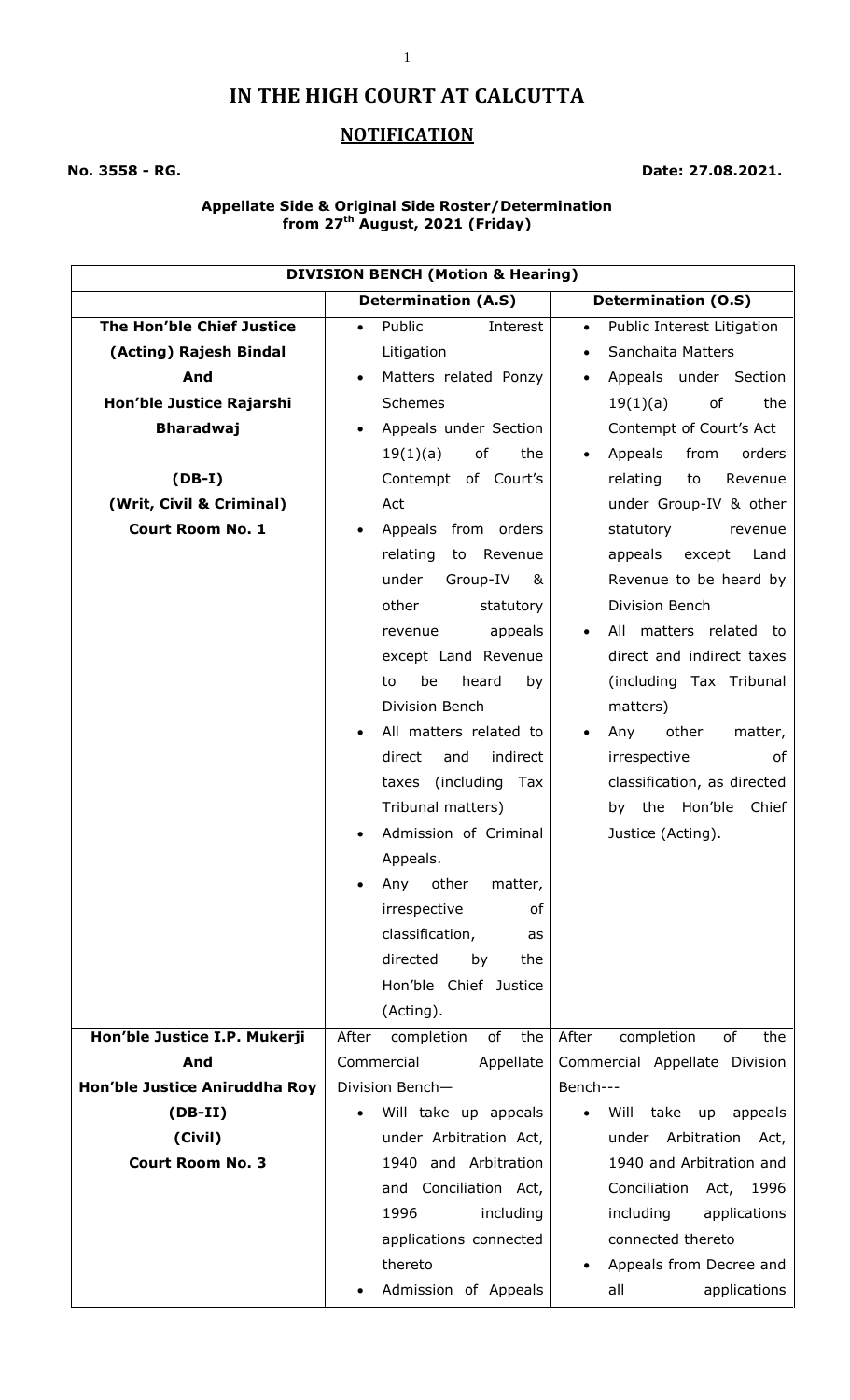|                                      | under Order XLI Rule                          | connected thereto                              |
|--------------------------------------|-----------------------------------------------|------------------------------------------------|
|                                      | 11 of the Code of Civil                       | Civil appeals from orders                      |
|                                      | Procedure,<br>1908                            | arising<br>out<br>of                           |
|                                      | including applications                        | Interlocutory matters                          |
|                                      | thereto<br>connected                          | relating to Trade Mark,                        |
|                                      | $(2019$ onwards)                              | Patent & Design Act,                           |
|                                      | First Appeal and First                        | Company,<br>Arbitration,                       |
|                                      | Miscellaneous Appeals                         | Suits, Admiralty and also                      |
|                                      | Criminal<br>Contempt                          | Appeals<br>from<br>orders                      |
|                                      | matters                                       | arising out of Originating                     |
|                                      | Reference/appeal                              | summons, other suits                           |
|                                      | relating to Chartered                         | and also Civil Appeals                         |
|                                      | Accountants Act, 1949                         | from orders which have                         |
|                                      | and<br>Company                                | not been assigned to any                       |
|                                      | Secretaries Act, 1980.                        | Bench<br>other<br>&                            |
|                                      |                                               | applications<br>connected                      |
|                                      |                                               | thereto                                        |
|                                      |                                               | Criminal<br>Contempt                           |
|                                      |                                               | matters                                        |
|                                      |                                               | Reference<br>Appeal<br>$\sqrt{2}$<br>$\bullet$ |
|                                      |                                               | Chartered<br>relating to                       |
|                                      |                                               | Accountants Act, 1949                          |
|                                      |                                               | and<br>Company                                 |
|                                      |                                               | Secretaries Act, 1980.                         |
|                                      |                                               |                                                |
|                                      |                                               |                                                |
| Hon'ble Justice Harish Tandon<br>And | Anticipatory Bail under<br>Section 438 of the |                                                |
| <b>Hon'ble Justice Bibek</b>         | Code<br>of<br>Criminal                        |                                                |
| Chaudhuri                            | Procedure,<br>1973                            |                                                |
| $(DB-III)$                           | onwards)<br>(2021)                            |                                                |
| (Criminal)                           | including cancellation,                       |                                                |
| <b>Court Room No. 28</b>             | relaxation<br>of                              |                                                |
|                                      | conditions of bail                            |                                                |
|                                      | Bail under Section 439                        |                                                |
|                                      | the<br>Code<br>of<br>оf                       |                                                |
|                                      | Criminal<br>Procedure                         |                                                |
|                                      | (2021)<br>onwards)                            |                                                |
|                                      | including cancellation,                       |                                                |
|                                      | relaxation<br>of                              |                                                |
|                                      | conditions of bail.                           |                                                |
| <b>Hon'ble Justice Harish Tandon</b> | Lawazima matters<br>$\bullet$                 |                                                |
| And                                  |                                               |                                                |
| Hon'ble Justice Biswajit Basu        |                                               |                                                |
| (Civil)                              |                                               |                                                |
|                                      |                                               |                                                |
|                                      |                                               |                                                |
|                                      |                                               |                                                |
|                                      |                                               |                                                |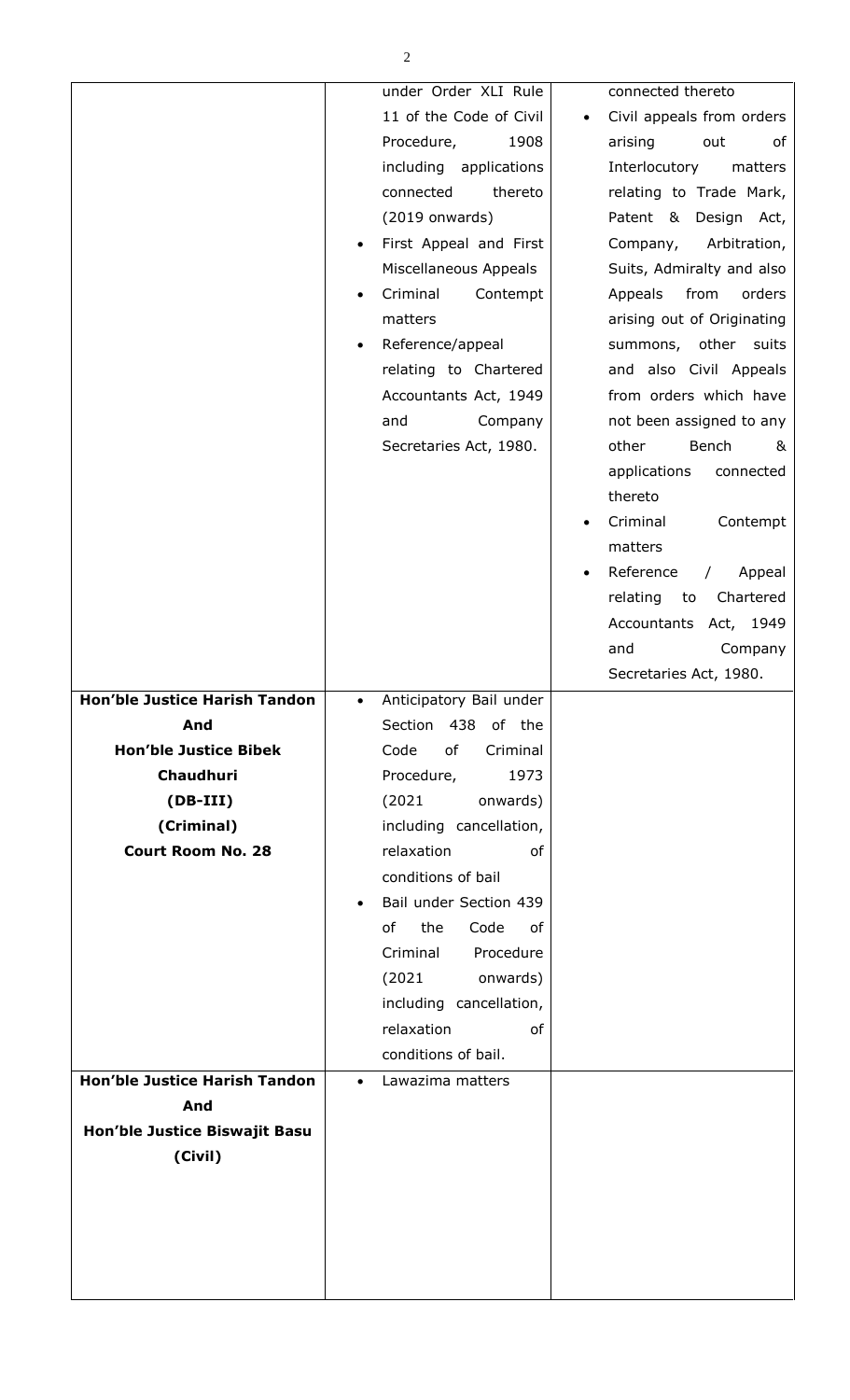| ٦                 |
|-------------------|
| ۰,<br>I<br>×<br>v |
|                   |

| <b>Hon'ble Justice Soumen Sen</b>   | Matters<br>relating<br>to<br>$\bullet$ | Matters<br>relating<br>to<br>$\bullet$     |
|-------------------------------------|----------------------------------------|--------------------------------------------|
| And                                 | <b>Tribunals</b><br>under              | Tribunals under Articles                   |
| <b>Hon'ble Justice Hiranmay</b>     | 323A<br><b>Articles</b><br>and         | 323A and 323B of the                       |
| <b>Bhattacharyya</b>                | of<br>323B<br>the                      | Constitution<br>of<br>India                |
| $(DB-IV)$                           | Constitution of India                  | including<br>applications                  |
| (Writ & Civil)                      | including applications                 | thereto<br>connected                       |
| <b>Court Room No. 16</b>            | thereto<br>connected                   | (excluding tax matters)                    |
|                                     | (excluding<br>tax                      | Matters under Section 27                   |
|                                     | matters)                               | of<br>the<br>Electricity                   |
|                                     | Matters under Section                  | Commission<br>Regulatory                   |
|                                     | 27 of the Electricity                  | 1998<br>Act,<br>including                  |
|                                     | Regulatory                             | applications<br>connected                  |
|                                     | Commission Act, 1998                   | thereto.                                   |
|                                     | including applications                 |                                            |
|                                     | connected thereto.                     |                                            |
| <b>Hon'ble Justice Subrata</b>      | All intra-court appeals<br>$\bullet$   | intra-court<br>All<br>appeals<br>$\bullet$ |
| <b>Talukdar</b>                     | arising<br>out of writ                 | arising<br>out<br>of<br>writ               |
| And                                 | filed<br>under<br>matters              | filed<br>under<br>matters                  |
| Hon'ble Justice Kesang Doma         | Article<br>226<br>of the               | 226<br>Article<br>of<br>the                |
| <b>Bhutia</b>                       | Constitution of India                  | Constitution<br>of<br>India                |
|                                     |                                        |                                            |
| $(DB-V)$                            | (excluding<br>appeals                  | (excluding appeals from                    |
| (Writ & Civil)                      | from orders relating to                | orders<br>relating<br>to                   |
| <b>Court Room No. 11</b>            | Revenue under Group-                   | Revenue under Group-IV                     |
|                                     | IV & other statutory                   | &<br>other<br>statutory                    |
|                                     | Revenue)                               | Revenue).                                  |
|                                     | Matrimonial & Family                   |                                            |
|                                     | Court<br>Appeals<br>&                  |                                            |
|                                     | matters<br>relating<br>to              |                                            |
|                                     | Guardianship including                 |                                            |
|                                     | applications connected                 |                                            |
|                                     | thereto                                |                                            |
|                                     | Admission of appeals                   |                                            |
|                                     | under Section 30 of                    |                                            |
|                                     | Employees'<br>the                      |                                            |
|                                     | Compensation<br>Act,                   |                                            |
|                                     | 1923.                                  |                                            |
| <b>Hon'ble Justice</b>              | Habeas<br>Corpus<br>$\bullet$          | Hebeas Corpus petition<br>$\bullet$        |
| <b>Tapabrata Chakraborty</b>        | petition                               |                                            |
| And                                 | Hearing<br>Criminal<br>of              |                                            |
| <b>Hon'ble Justice Rabindranath</b> | Appeals<br>including                   |                                            |
| <b>Samanta</b>                      | applications<br>for                    |                                            |
| $(DB-VI)$                           | suspension<br>οf                       |                                            |
| (Writ & Criminal)                   | sentence in<br>pending                 |                                            |
| <b>Court Room No. 30</b>            | appeals                                |                                            |
|                                     | Anticipatory<br><b>Bails</b>           |                                            |
|                                     | under Section 438 of                   |                                            |
|                                     |                                        |                                            |
|                                     | the Code of Criminal                   |                                            |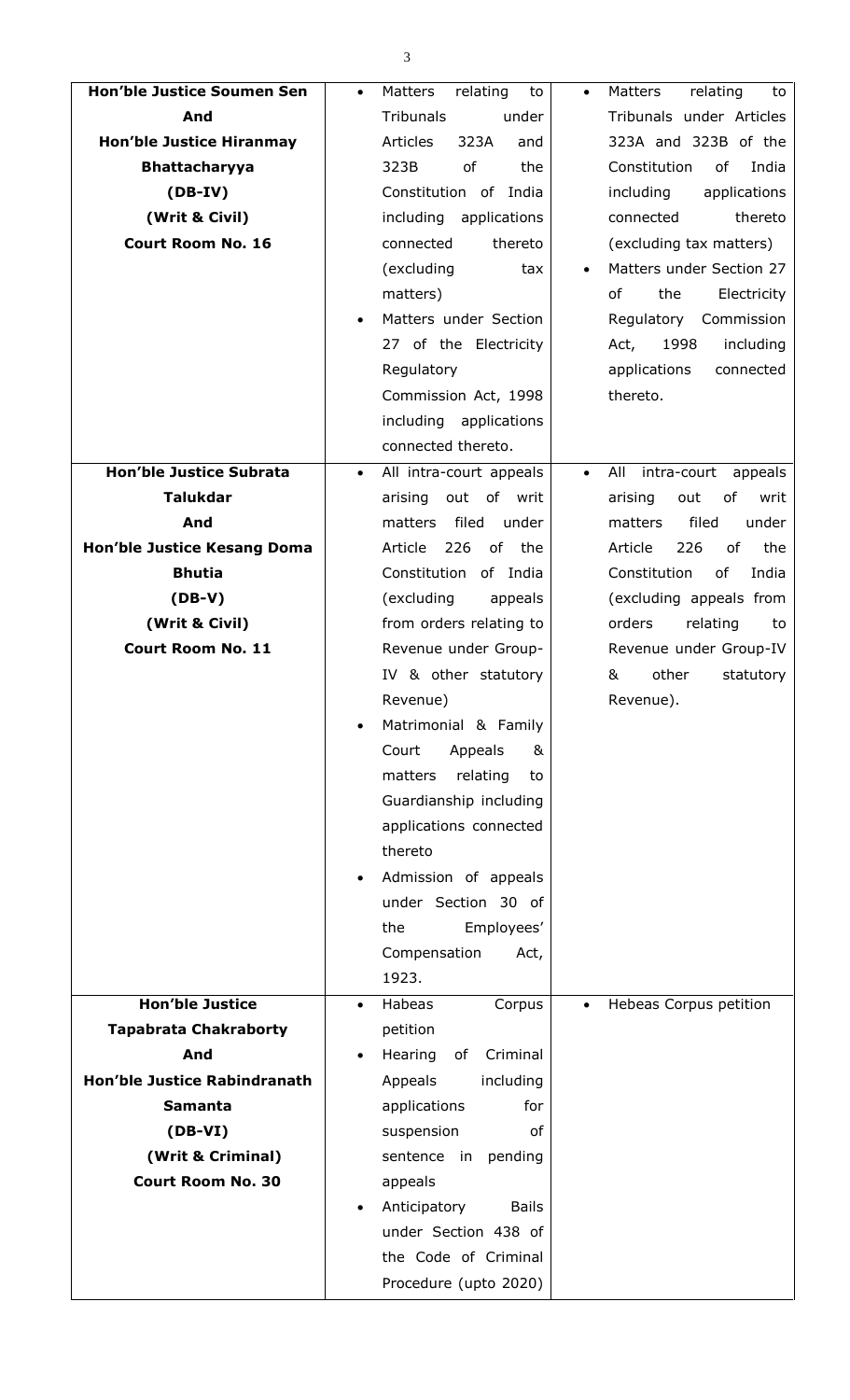|                                 |           | including cancellation, |  |
|---------------------------------|-----------|-------------------------|--|
|                                 |           |                         |  |
|                                 |           | relaxation<br>of        |  |
|                                 |           | conditions of bail      |  |
|                                 |           | Bail under Section 439  |  |
|                                 |           | of<br>the<br>Code<br>оf |  |
|                                 |           | Criminal<br>Procedure   |  |
|                                 |           | (upto 2020) including   |  |
|                                 |           | cancellation,           |  |
|                                 |           | relaxation<br>of        |  |
|                                 |           | conditions of bail      |  |
| Hon'ble Justice Arindam Sinha   | $\bullet$ | Admission of Appeals    |  |
| And                             |           | under Order XLI Rule    |  |
| <b>Hon'ble Justice Sugato</b>   |           | 11 of the Code of Civil |  |
| Majumdar                        |           | Procedure,<br>1908      |  |
| $(DB-VII)$                      |           | including applications  |  |
| (Civil)                         |           | connected<br>thereto    |  |
| <b>Court Room No. 4</b>         |           | (upto 2018)             |  |
| Hon'ble Justice Arijit Banerjee | $\bullet$ | Anticipatory Bail under |  |
| And                             |           | Section 438 of the      |  |
| <b>Hon'ble Justice Bivas</b>    |           | Code<br>of<br>Criminal  |  |
|                                 |           | Procedure               |  |
| Pattanayak                      |           | (2021)                  |  |
| (DB-VIII)                       |           | including<br>onwards)   |  |
| (Criminal)                      |           | cancellation,           |  |
| <b>Court Room No. 32</b>        |           | relaxation<br>оf        |  |
|                                 |           | conditions of bail      |  |
|                                 |           | Bail under Section 439  |  |
|                                 |           | of<br>the<br>Code<br>of |  |
|                                 |           | Criminal<br>Procedure   |  |
|                                 |           | (2021)<br>onwards)      |  |
|                                 |           | including cancellation, |  |
|                                 |           | relaxation<br>of        |  |
|                                 |           | conditions of bail.     |  |
|                                 | $\bullet$ | Hearing<br>of<br>Death  |  |
|                                 |           | Reference cases.        |  |
| <b>Hon'ble Justice Debangsu</b> | $\bullet$ | Anticipatory Bail under |  |
| <b>Basak</b>                    |           | Section 438 of the      |  |
| And                             |           | of<br>Code<br>Criminal  |  |
| Hon'ble Justice Ananda Kumar    |           | Procedure,<br>1973      |  |
| <b>Mukherjee</b>                |           | (2021)<br>onwards)      |  |
| $(DB-IX)$                       |           | including cancellation, |  |
| (Criminal)                      |           | relaxation<br>of        |  |
| <b>Court Room No. 37</b>        |           | conditions of bail      |  |
|                                 |           | Bail under Section 439  |  |
|                                 |           |                         |  |
|                                 |           | Code<br>of<br>the<br>оf |  |
|                                 |           | Criminal<br>Procedure   |  |
|                                 |           | (2021)<br>onwards)      |  |
|                                 |           | including cancellation, |  |
|                                 |           | relaxation<br>of        |  |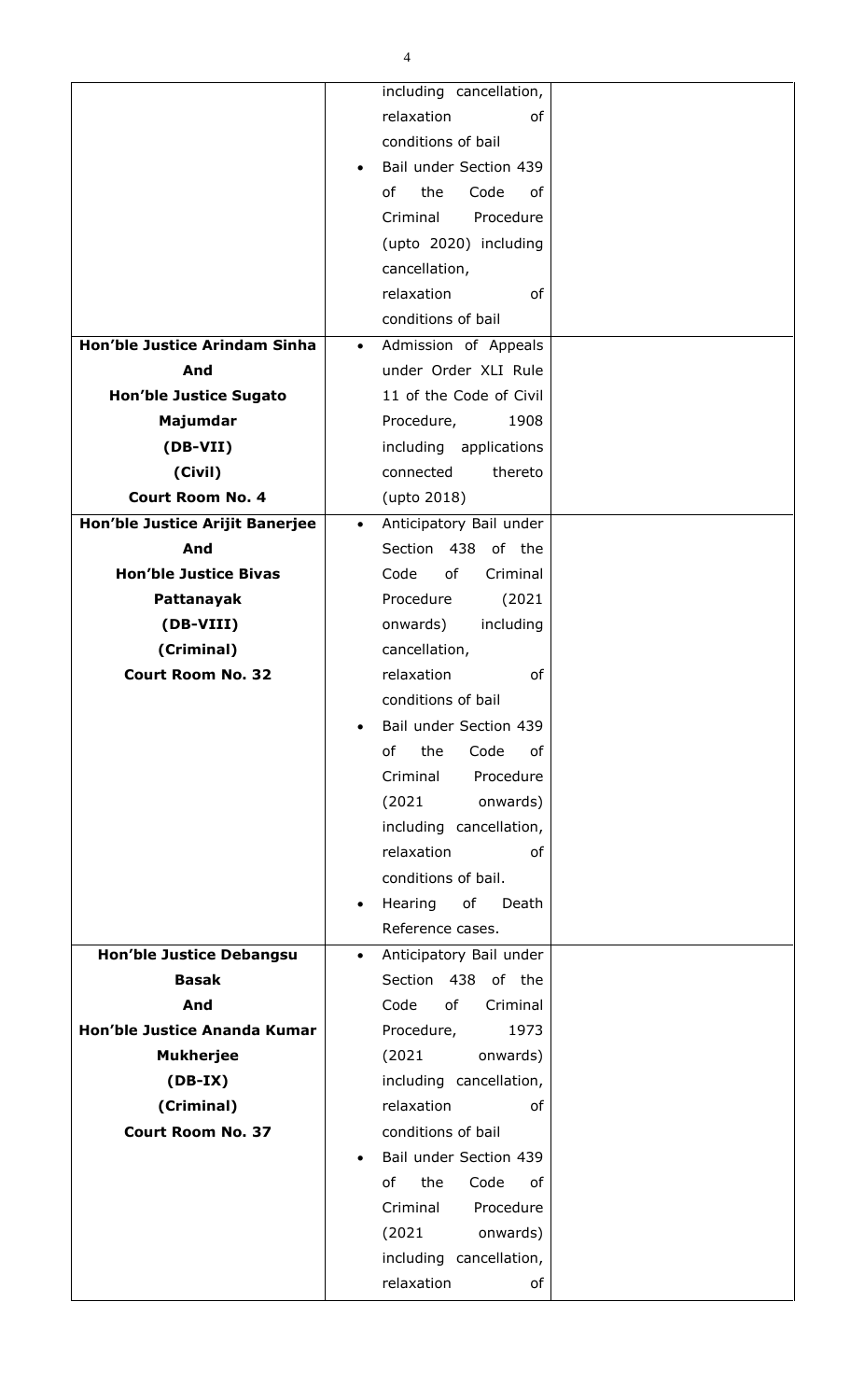|                                   | conditions of bail.                   |                                              |
|-----------------------------------|---------------------------------------|----------------------------------------------|
|                                   |                                       |                                              |
|                                   | <b>Single Bench</b>                   |                                              |
|                                   |                                       |                                              |
| The Hon'ble Chief Justice         | Matters<br>related<br>to<br>$\bullet$ | related<br><b>Matters</b><br>to<br>$\bullet$ |
| (Acting) Rajesh Bindal            | Section<br>11<br>of<br>the            | Section<br>11<br>οf<br>the                   |
| $(SB-I)$                          | Arbitration<br>and                    | Arbitration<br>and                           |
| (Civil)                           | Conciliation Act, 1996.               | Conciliation Act, 1996.                      |
| <b>Court Room No. 1</b>           |                                       |                                              |
|                                   |                                       |                                              |
|                                   |                                       |                                              |
| Hon'ble Justice I.P. Mukerji      | Writ<br>Old<br>matters<br>$\bullet$   | Writ<br>Old<br>matters                       |
| (Writ)                            | irrespective<br>of                    | irrespective classification                  |
|                                   | classification upto 2005              | 2005<br>upto<br>including                    |
|                                   | including<br>applications             | applications<br>connected                    |
|                                   | connected thereto.                    | thereto.                                     |
| <b>Hon'ble Justice Harish</b>     | Old<br>Civil<br>Revision<br>$\bullet$ |                                              |
| <b>Tandon</b>                     | 2010<br>matters<br>upto               |                                              |
| (Civil)                           | including<br>applications             |                                              |
|                                   | connected thereto.                    |                                              |
| <b>Hon'ble Justice Soumen Sen</b> | Old<br>Writ<br>matters<br>$\bullet$   | Writ<br>Old<br>matters<br>$\bullet$          |
| (Writ)                            | irrespective<br>οf                    | irrespective<br>οf                           |
|                                   | classification upto 2007              | classification upto 2007                     |
|                                   | including<br>applications             | including<br>applications                    |
|                                   | connected thereto.                    | connected thereto.                           |
| <b>Hon'ble Justice Subrata</b>    | Old<br>Writ<br>matters<br>$\bullet$   | Old<br>Writ<br>matters<br>$\bullet$          |
| <b>Talukdar</b>                   | irrespective<br>оf                    | irrespective<br>of                           |
| (Writ)                            | classification upto 2007              | classification upto 2007                     |
|                                   | including<br>applications             | including<br>applications                    |
|                                   | connected thereto.                    | connected thereto.                           |
| Hon'ble Justice Tapabrata         | Old<br>Writ<br>matters<br>$\bullet$   | Old<br>Writ<br>matters<br>$\bullet$          |
| <b>Chakraborty</b>                | of<br>irrespective                    | irrespective<br>of                           |
| (Writ)                            | classification upto 2010              | classification upto 2010                     |
|                                   | including<br>applications             | including<br>applications                    |
|                                   | connected thereto.                    | connected thereto.                           |
| <b>Hon'ble Justice Arindam</b>    | Old<br>Civil<br>Revision<br>$\bullet$ |                                              |
| <b>Sinha</b>                      | matters upto 2010                     |                                              |
| (Civil)                           |                                       |                                              |
| <b>Hon'ble Justice Arijit</b>     | Civil<br>Revision<br>Old<br>$\bullet$ |                                              |
| <b>Banerjee</b>                   | matters upto 2010                     |                                              |
| (Civil)                           |                                       |                                              |
| <b>Hon'ble Justice Debangsu</b>   | Writ<br>Old<br>matters<br>$\bullet$   | Writ<br>Old<br>matters                       |
| <b>Basak</b>                      | irrespective<br>of                    | irrespective<br>of                           |
| (Writ)                            | classification upto 2010              | classification upto 2010                     |
|                                   | including<br>applications             | including<br>applications                    |
|                                   | connected thereto.                    | connected thereto.                           |
|                                   |                                       |                                              |
|                                   |                                       |                                              |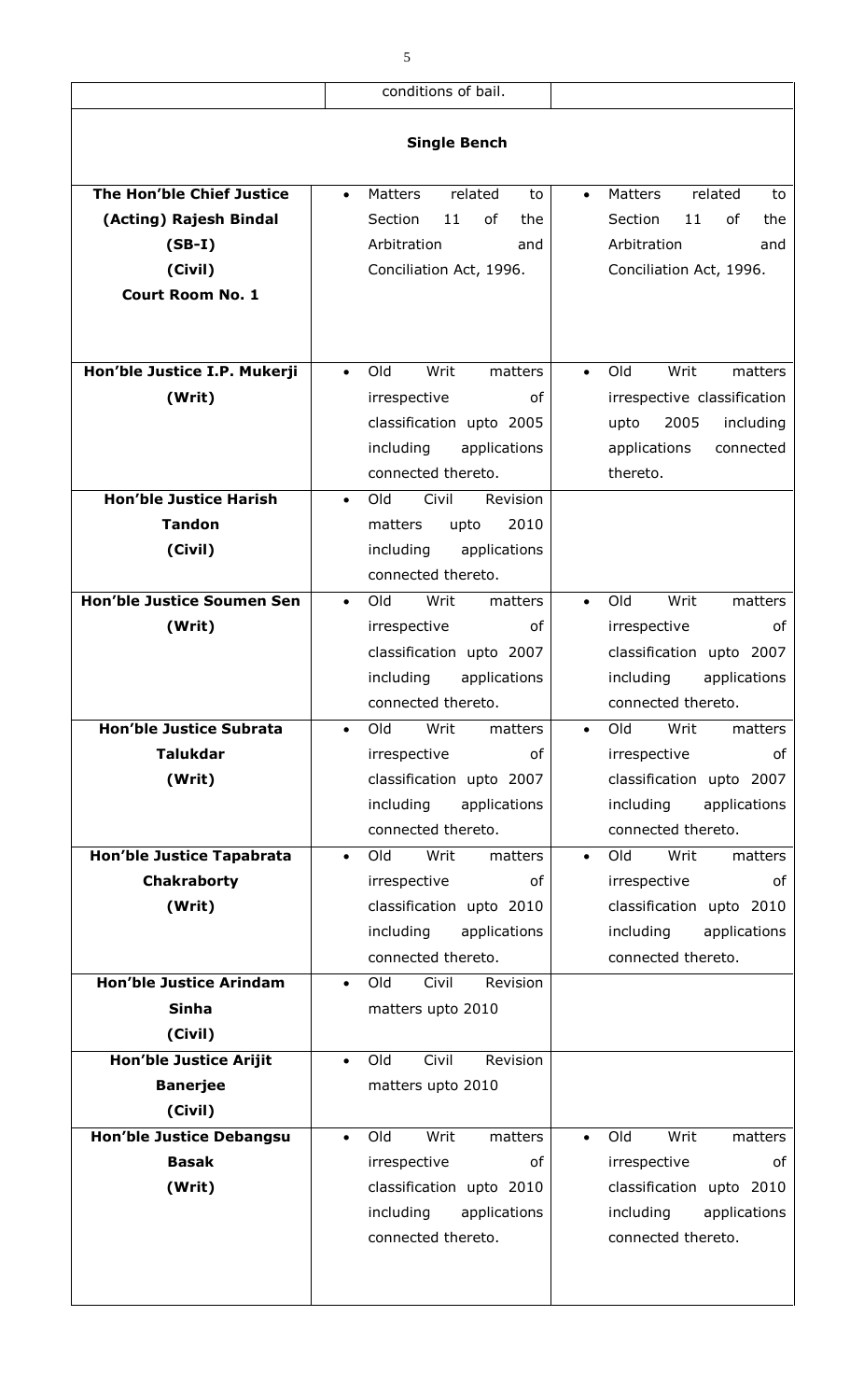| <b>Hon'ble Justice</b><br><b>Shivakant Prasad</b><br>$(SB-II)$<br>(Writ)<br><b>Court Room No. 8</b><br><b>Hon'ble Justice</b><br>Rajasekhar Mantha<br>$(SB-III)$<br>(Writ)<br><b>Court Room No. 13</b><br><b>Hon'ble Justice</b><br>Sabyasachi Bhattacharyya<br>$(SB-IV)$<br>(Criminal)<br><b>Court Room No. 42</b> | (motion<br>Matters<br>and<br>$\bullet$<br>hearing) under Article<br>226 of the Constitution<br>India<br>of<br>relating<br>to<br>Residuary under Group-<br>IX including applications<br>connected thereto.<br>Matters<br>(motion<br>and<br>$\bullet$<br>hearing) under Article<br>226 of the Constitution<br>India<br>relating<br>of<br>to<br>Residuary under Group-<br>IX including applications<br>connected thereto.<br>Admission and Hearing<br>$\bullet$<br>of<br>Criminal<br>Appeal<br>irrespective of year<br>Applications<br>for<br>$\bullet$<br>suspension of sentence<br>in pending appeals<br>Hearing<br>of<br>criminal<br>$\bullet$<br>appeals<br>relating<br>to<br>'crime against women'. | Matters<br>(motion<br>and<br>under Article<br>hearing)<br>226 of the Constitution<br>India<br>of<br>relating<br>to<br>Residuary under Group-<br>IX including applications<br>connected thereto.<br>Matters<br>(motion<br>and<br>$\bullet$<br>hearing)<br>under Article<br>226 of the Constitution<br>India<br>оf<br>relating<br>to<br>Residuary under Group-<br>IX including applications<br>connected thereto.                                                                                                                                                                                                                                                          |
|---------------------------------------------------------------------------------------------------------------------------------------------------------------------------------------------------------------------------------------------------------------------------------------------------------------------|-------------------------------------------------------------------------------------------------------------------------------------------------------------------------------------------------------------------------------------------------------------------------------------------------------------------------------------------------------------------------------------------------------------------------------------------------------------------------------------------------------------------------------------------------------------------------------------------------------------------------------------------------------------------------------------------------------|--------------------------------------------------------------------------------------------------------------------------------------------------------------------------------------------------------------------------------------------------------------------------------------------------------------------------------------------------------------------------------------------------------------------------------------------------------------------------------------------------------------------------------------------------------------------------------------------------------------------------------------------------------------------------|
| <b>Hon'ble Justice Moushumi</b><br><b>Bhattacharya</b><br>$(SB-V)$<br>(Civil)<br><b>Court Room No. 36</b>                                                                                                                                                                                                           |                                                                                                                                                                                                                                                                                                                                                                                                                                                                                                                                                                                                                                                                                                       | After completion of the<br>Commercial<br><b>Division</b><br>matters, will<br>take up<br>Interlocutory<br>matters<br>and Intellectual Property<br><b>Rights matters</b><br><b>Matters</b><br>relating<br>to<br>$\bullet$<br>Companies Act including<br>suits against companies<br>liquidation),<br>(in<br>admiralty<br>(2021)<br>onwards) and contempt<br>matters<br>relating<br>to<br>Company Law Board and<br>misfeasance<br>Insolvency matters<br>$\bullet$<br>Matters under Arbitration<br>At, 1940 and Arbitration<br>& Conciliation Act, 1996<br>(excluding<br>matters<br>pertaining to Section 11<br>of the Act) including<br>applications<br>connected<br>thereto |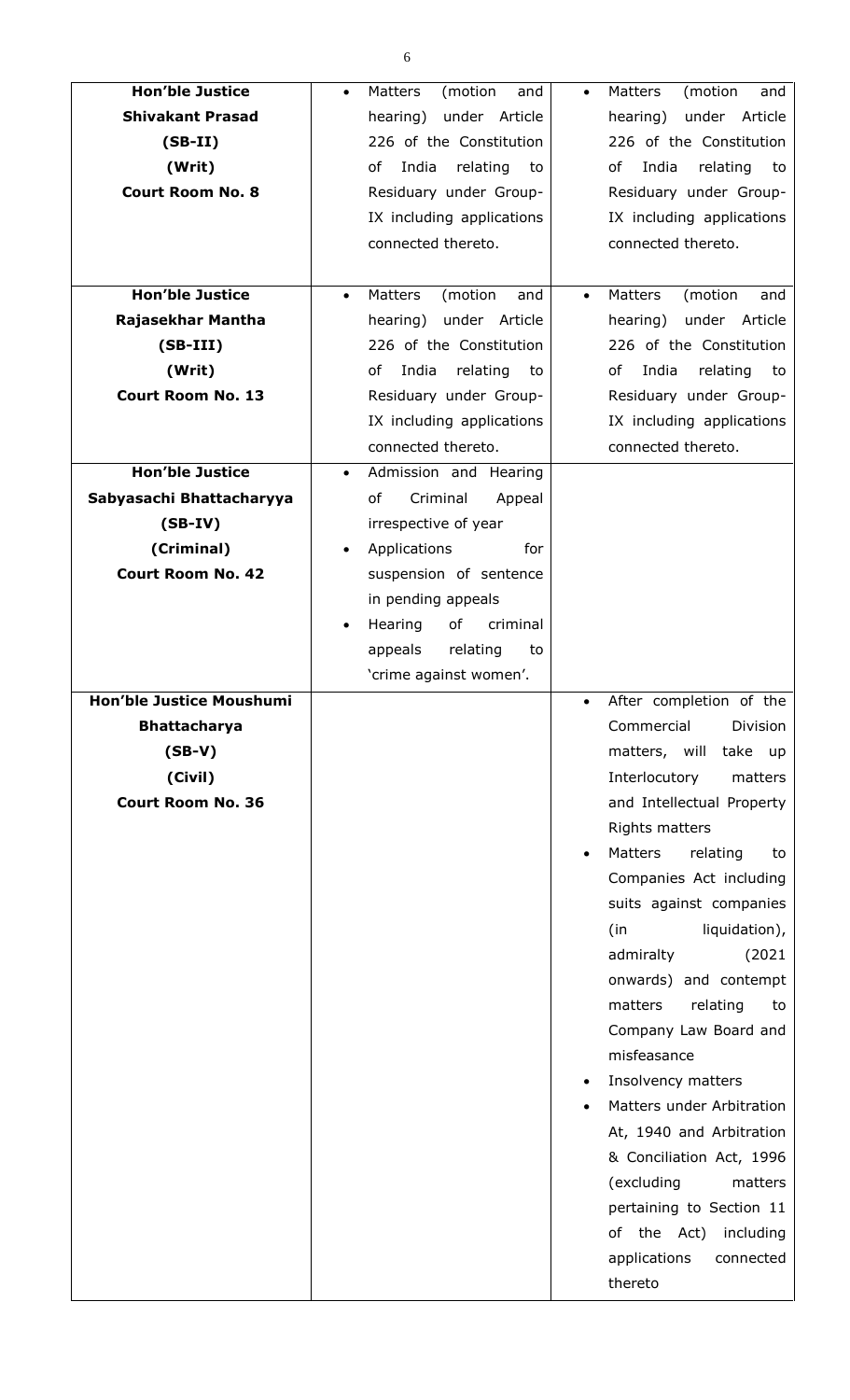|                                                                                                                         |                                                                                                                                                                                                                                                                                                                                                                                   | Hearing<br>of<br>suits<br>and<br>applications<br>connected<br>thereto<br>excluding<br>the<br>matters<br>assigned<br>to<br>other Bench(s).                                                                                                                                                                                                                                                                                                                                                                                                                                                                                       |
|-------------------------------------------------------------------------------------------------------------------------|-----------------------------------------------------------------------------------------------------------------------------------------------------------------------------------------------------------------------------------------------------------------------------------------------------------------------------------------------------------------------------------|---------------------------------------------------------------------------------------------------------------------------------------------------------------------------------------------------------------------------------------------------------------------------------------------------------------------------------------------------------------------------------------------------------------------------------------------------------------------------------------------------------------------------------------------------------------------------------------------------------------------------------|
| <b>Hon'ble Justice</b><br><b>Shekhar B. Saraf</b><br>$(SB-VI)$<br>(Writ & Civil & Criminal)<br><b>Court Room No. 26</b> | Matters<br>(motion<br>&<br>$\bullet$<br>hearing) under Article<br>226 of the Constitution<br>India<br>of<br>relating<br>to<br>Transport<br>and<br>Telecommunication<br>under Group-VII<br>and<br>applications<br>connected<br>thereto<br>Appeals related to all<br>Claim Cases<br>including<br>applications<br>connected<br>thereto<br>Criminal<br>Revision<br>matters upto 2010. | All matters related to--<br>BIFR,<br>1.<br>2. Admiralty<br>suits<br>(upto<br>$2020$ ),<br>3. Appeal under The State<br>Financial<br>Corporations<br>Act,<br>4. Appeal<br>under<br>Section<br>151 of CrPC,<br>5. AIRB matters,<br>Matrimonial suits,<br>6.<br>7. Applications under The<br>Guardians<br>and<br>Wards<br>Act,<br>8. Applications under The<br>Central Excises and Salt<br>Act.<br>Matters<br>(motion<br>&<br>under Article<br>hearing)<br>226 of the Constitution<br>of<br>India<br>relating<br>to<br>Transport<br>and<br>Telecommunication<br>Group-VII<br>under<br>and<br>applications<br>connected<br>thereto. |
| <b>Hon'ble Justice</b><br>Rajarshi Bharadwaj<br>(Writ)                                                                  | Writ petition relating to<br>$\bullet$<br>Transport<br>and<br>Telecommunication<br>(Group- VII) including<br>applications thereto upto<br>2007<br>Writ petition relating to<br>Educational Institutions<br>including service matter<br>relating<br>to<br>such<br>institutions<br>and<br>applications<br>connected<br>thereto (Group-II) upto<br>2007.                             | Writ petition relating to<br>$\bullet$<br>Transport<br>and<br>Telecommunication<br>(Group- VII) including<br>applications thereto upto<br>2007<br>Writ petition relating to<br>Educational<br>Institutions<br>including service matter<br>relating<br>to<br>such<br>institutions<br>and<br>applications<br>connected<br>thereto (Group-II) upto<br>2007.                                                                                                                                                                                                                                                                        |
| <b>Hon'ble Justice</b><br><b>Shampa Sarkar</b><br>$(SB-VII)$<br>(Writ)<br><b>Court Room No. 19</b>                      | 8 <sub>k</sub><br>Matters<br>(motion<br>$\bullet$<br>under Article<br>hearing)<br>226 of the Constitution<br>of<br>India<br>relating<br>to<br>Municipalities,<br>Panchayats<br>and<br>$Co-$<br>operative<br>Societies<br>under Group-V including<br>applications<br>connected<br>thereto.                                                                                         | Matters<br>(motion<br>&<br>$\bullet$<br>under Article<br>hearing)<br>226 of the Constitution<br>of<br>India<br>relating<br>to<br>Municipalities,<br>Panchayats<br>and<br>$Co-$<br>operative Societies under<br>Group-V<br>including<br>applications<br>connected<br>thereto.                                                                                                                                                                                                                                                                                                                                                    |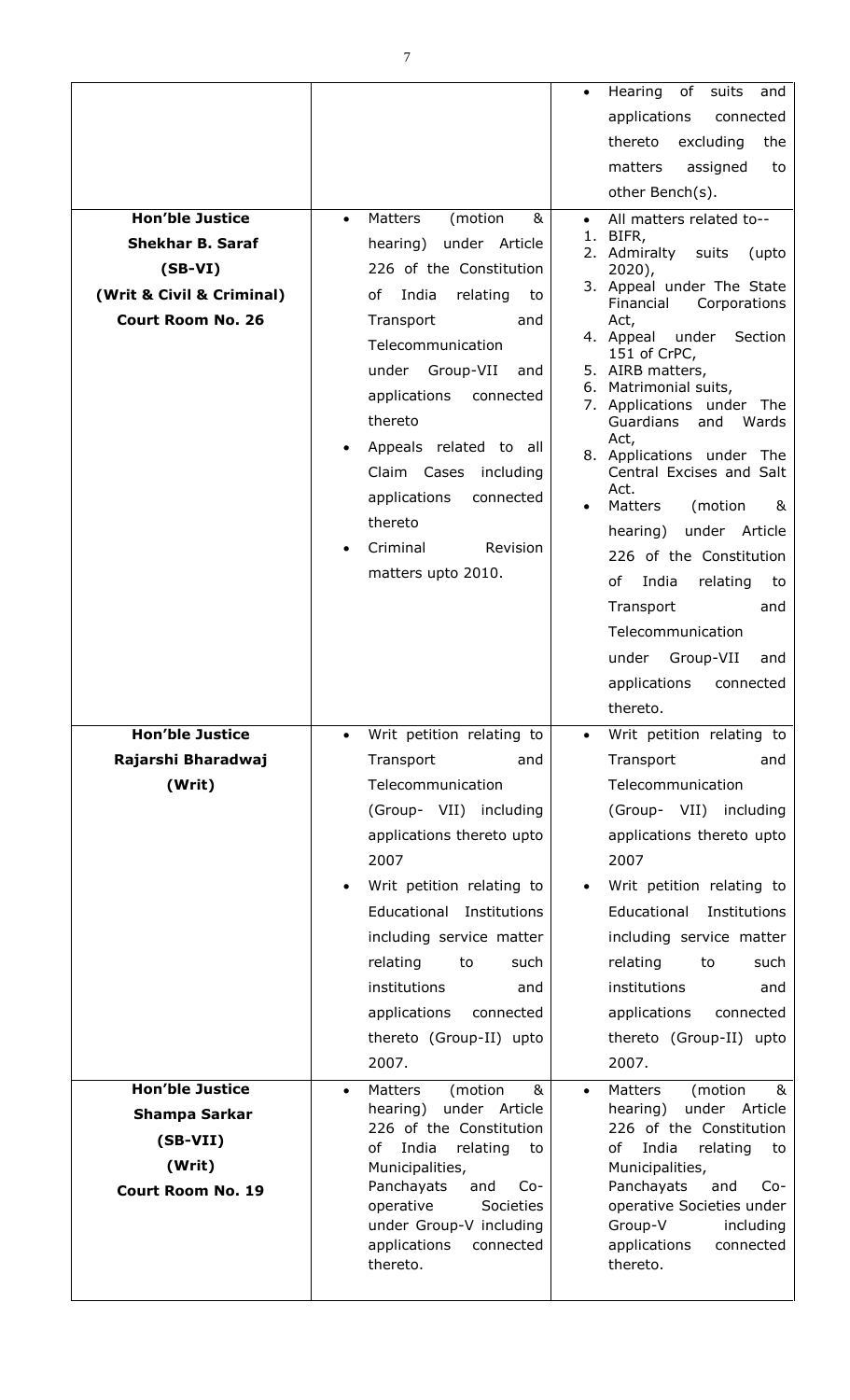| <b>Hon'ble Justice</b>         |                                                                | Interlocutory<br>matters                                 |
|--------------------------------|----------------------------------------------------------------|----------------------------------------------------------|
| Ravi Krishan Kapur             |                                                                | and Intellectual Property                                |
| (SB-VIII)                      |                                                                | Rights matters                                           |
| (Civil)                        |                                                                | Matters<br>relating<br>to                                |
| <b>Court Room No. 38</b>       |                                                                | Companies Act including                                  |
|                                |                                                                | suits against companies                                  |
|                                |                                                                | liquidation),<br>(in                                     |
|                                |                                                                | admiralty<br>(2021)                                      |
|                                |                                                                | onwards) and contempt                                    |
|                                |                                                                | matters<br>relating<br>to                                |
|                                |                                                                |                                                          |
|                                |                                                                | Company Law Board and                                    |
|                                |                                                                | misfeasance                                              |
|                                |                                                                | Insolvency matters<br>$\bullet$                          |
|                                |                                                                | Matters under Arbitration                                |
|                                |                                                                | At, 1940 and Arbitration                                 |
|                                |                                                                | & Conciliation Act, 1996                                 |
|                                |                                                                | (excluding<br>matters                                    |
|                                |                                                                | pertaining to Section 11                                 |
|                                |                                                                | of the Act) including                                    |
|                                |                                                                | applications<br>connected                                |
|                                |                                                                | thereto                                                  |
|                                |                                                                | Hearing of suits<br>and                                  |
|                                |                                                                | applications<br>connected                                |
|                                |                                                                | thereto<br>excluding<br>the                              |
|                                |                                                                | matters assigned to                                      |
|                                |                                                                | other Bench(s).                                          |
| <b>Hon'ble Justice Arindam</b> | Matters<br>(motion<br>&<br>$\bullet$                           | Matters<br>(motion<br>&<br>$\bullet$                     |
| <b>Mukherjee</b>               | hearing) under Article                                         | under Article<br>hearing)                                |
| $(SB-IX)$                      | 226 of the Constitution<br>India<br>of<br>relating<br>to       | 226 of the Constitution<br>India<br>of<br>relating<br>to |
| (Writ)                         | service under Group VI                                         | service under Group VI                                   |
| <b>Court Room No. 23</b>       | applications<br>and                                            | applications<br>and                                      |
|                                | connected thereto;                                             | connected thereto;                                       |
|                                | Single Bench<br>Review<br>$\bullet$                            | Single Bench Review and                                  |
|                                | and Contempt<br>matters<br>irrespective<br>of                  | Contempt<br>matters<br>irrespective<br>of                |
|                                | classification upto 2009.                                      | classification upto 2009.                                |
|                                |                                                                |                                                          |
| <b>Hon'ble Justice</b>         | Admission and hearing<br>$\bullet$<br>of Civil Revisions under |                                                          |
| <b>Biswajit Basu</b>           | Article<br>227<br>of<br>the                                    |                                                          |
| $(SB-X)$                       | of<br>Constitution<br>India                                    |                                                          |
| (Civil)                        | including<br>applications<br>connected thereto.                |                                                          |
| <b>Court Room No. 18</b>       |                                                                |                                                          |
|                                | Applications<br>under<br>$\bullet$<br>Section 24 of the Code   |                                                          |
|                                | Civil<br>Procedure.<br>of                                      |                                                          |
|                                | of<br>Second<br>Hearing                                        |                                                          |
|                                | First<br>Appeal,                                               |                                                          |
|                                | Miscellaneous<br>Appeal,<br>Miscellaneous<br>Second            |                                                          |
|                                | Appeal irrespective of                                         |                                                          |
|                                | including<br>years                                             |                                                          |
|                                | applications<br>connected                                      |                                                          |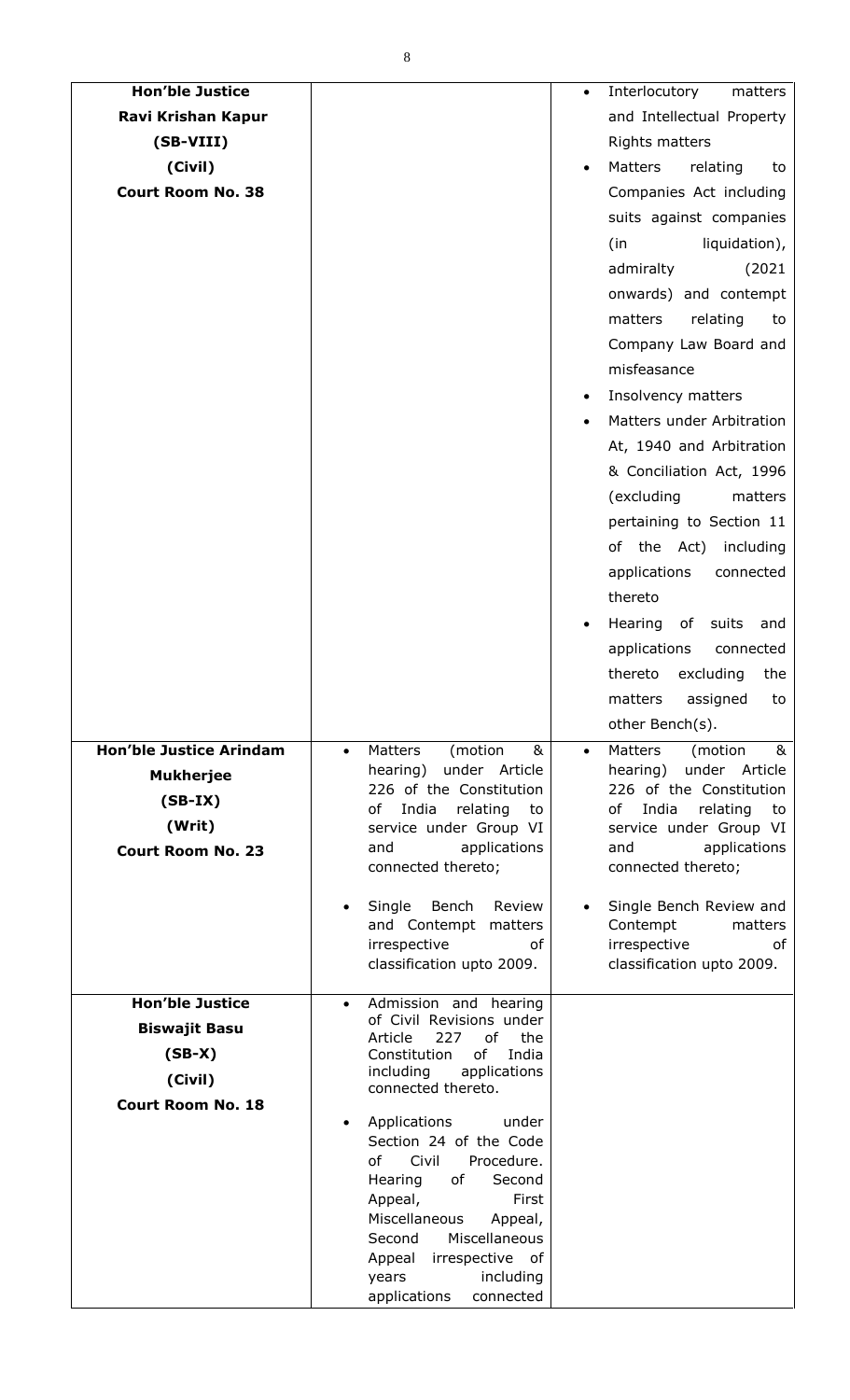|                                    | thereto.                                                 |                                                          |
|------------------------------------|----------------------------------------------------------|----------------------------------------------------------|
|                                    | Matters<br>relating<br>to<br>$\bullet$                   |                                                          |
|                                    | contempt (civil) of sub-                                 |                                                          |
|                                    | ordinate Courts to be                                    |                                                          |
|                                    | heard by a Judge sitting                                 |                                                          |
|                                    | singly.                                                  |                                                          |
| <b>Hon'ble Justice</b>             | (motion<br><b>Matters</b><br>&<br>$\bullet$              | (motion<br>Matters<br>&<br>$\bullet$                     |
| <b>Amrita Sinha</b>                | under Article<br>hearing)                                | under Article<br>hearing)                                |
| $(SB-XI)$                          | 226 of the Constitution<br>India<br>of<br>relating<br>to | 226 of the Constitution<br>of<br>India<br>relating<br>to |
| (Writ)                             | colleges,<br>universities                                | colleges, universities and                               |
| <b>Court Room No. 24</b>           | and<br>libraries<br>under<br>including<br>Group-II       | libraries under Group-II<br>including services and       |
|                                    | services and applications                                | applications<br>connected                                |
|                                    | connected thereto;                                       | thereto;                                                 |
|                                    | Matters<br>(motion<br>&<br>$\bullet$                     | Matters<br>(motion<br>&                                  |
|                                    | under Article<br>hearing)                                | under Article<br>hearing)                                |
|                                    | 226 of the Constitution<br>India<br>of<br>relating<br>to | 226 of the Constitution<br>of<br>India<br>relating<br>to |
|                                    | Regulation of Industries                                 | Regulation of Industries                                 |
|                                    | & Essential Commodities<br>& various Central Orders      | & Essential Commodities<br>& various Central Orders      |
|                                    | under Group VIII and                                     | under Group VIII and                                     |
|                                    | applications<br>connected                                | applications<br>connected<br>thereto.                    |
|                                    | thereto.                                                 |                                                          |
| Hon'ble Justice Abhijit            | Matters<br>(motion<br>&<br>$\bullet$                     | Matters<br>(motion<br>&                                  |
| Gangopadhyay                       | hearing) under Article<br>226 of the Constitution        | hearing) under Article<br>226 of the Constitution        |
| $(SB-XII)$                         | of India<br>relating to                                  | of India<br>relating to                                  |
| (Writ)<br><b>Court Room No. 17</b> | Education under Group-<br>II including applications      | Education under Group-<br>II including applications      |
|                                    | connected<br>thereto.                                    | connected<br>thereto.                                    |
|                                    | (Excluding<br>matters<br>under Article 226 of the        | (Excluding matters under<br>226<br>Article<br>of<br>the  |
|                                    | Constitution<br>of India                                 | of<br>Constitution<br>India                              |
|                                    | colleges,<br>relating<br>to                              | relating<br>colleges,<br>to                              |
|                                    | universities and libraries<br>under Group-II including   | universities and libraries<br>under Group-II including   |
|                                    | services and applications                                | services and applications                                |
| <b>Hon'ble Justice Jay</b>         | connected thereto).<br>Revision<br>Criminal<br>$\bullet$ | connected thereto).                                      |
| Sengupta                           | matters (from 2011 to                                    |                                                          |
| (SB-XIII)                          | 2020);                                                   |                                                          |
| (Criminal)                         | Bail under Section 439<br>$\bullet$                      |                                                          |
| <b>Court Room No. 39</b>           | of the Code of Criminal                                  |                                                          |
|                                    | Procedure<br>filed<br>upto<br>2020<br>including          |                                                          |
|                                    | cancellation<br>and                                      |                                                          |
|                                    | relaxation of conditions<br>of bail.                     |                                                          |
| <b>Hon'ble Justice Bibek</b>       | Writ petition relating to<br>$\bullet$                   | Writ petition relating to<br>$\bullet$                   |
| <b>Chaudhuri</b>                   | service (Group -VI) upto                                 | service (Group -VI) upto                                 |
| (Writ)                             | 2007 and applications<br>connected thereto.              | 2007 and applications<br>connected thereto.              |
|                                    |                                                          |                                                          |
|                                    |                                                          |                                                          |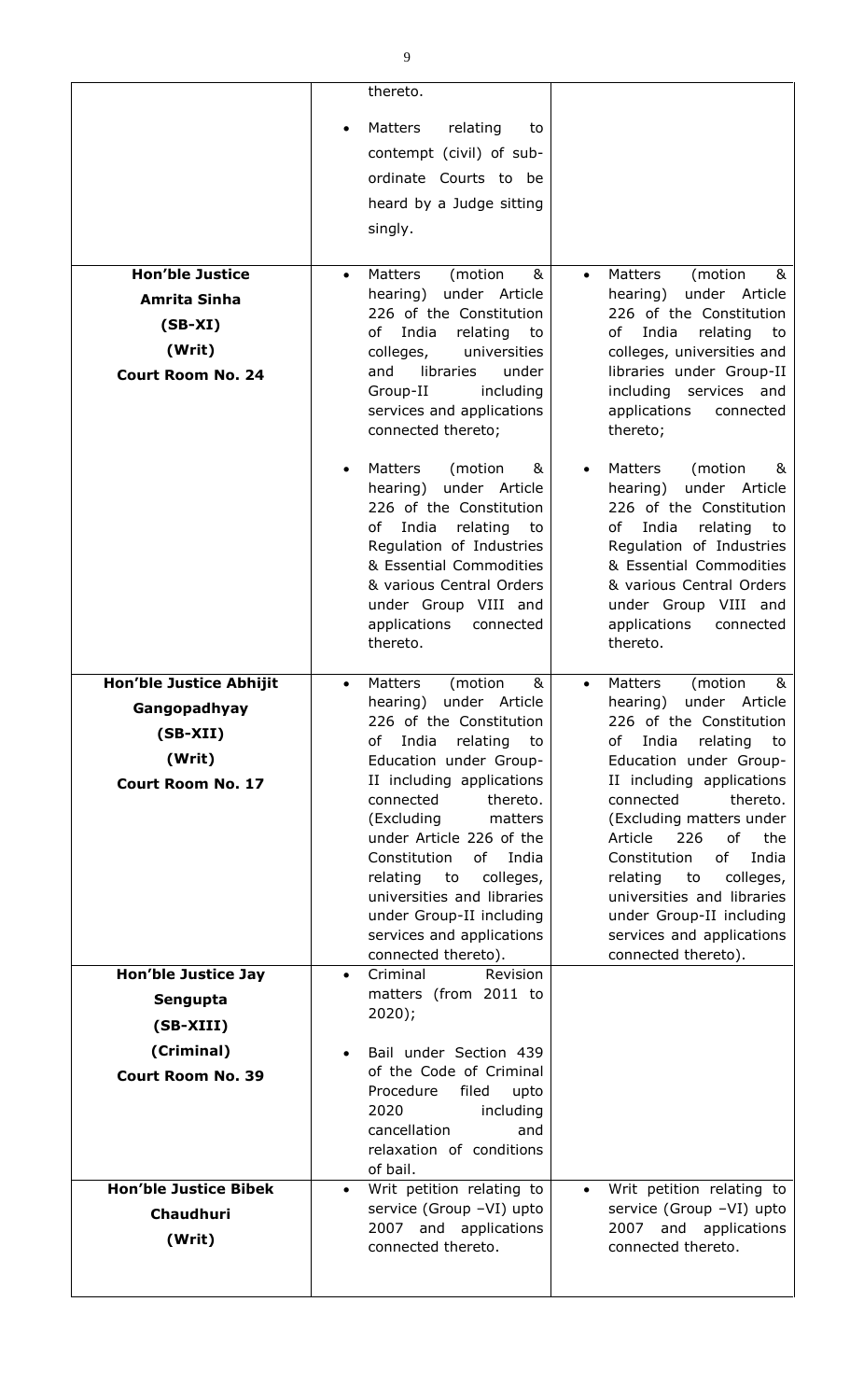| <b>Hon'ble Justice Subhasis</b>    | Admission and hearing<br>$\bullet$                             |                                                          |
|------------------------------------|----------------------------------------------------------------|----------------------------------------------------------|
| <b>Dasgupta</b>                    | of Civil Revisions under                                       |                                                          |
| $(SB-XIV)$                         | Article<br>227<br>of<br>the                                    |                                                          |
| (Civil)                            | Constitution<br>of<br>India                                    |                                                          |
| <b>Court Room No. 7</b>            | including<br>applications                                      |                                                          |
|                                    | connected thereto                                              |                                                          |
|                                    | Hearing<br>of<br>Second<br>$\bullet$                           |                                                          |
|                                    | First<br>Appeal,                                               |                                                          |
|                                    | Miscellaneous<br>Appeal,                                       |                                                          |
|                                    | Miscellaneous<br>Second                                        |                                                          |
|                                    | Appeal irrespective of                                         |                                                          |
|                                    | including<br>years                                             |                                                          |
|                                    | applications<br>connected                                      |                                                          |
|                                    | thereto.                                                       |                                                          |
| <b>Hon'ble Justice Suvra Ghosh</b> | Matters<br>(motion<br>&<br>$\bullet$                           | Matters<br>(motion<br>&<br>$\bullet$                     |
| $(SB-XV)$                          | hearing) under Article                                         | under Article<br>hearing)                                |
| (Writ)                             | 226 of the Constitution                                        | 226 of the Constitution                                  |
| <b>Court Room No. 10</b>           | of India relating to Land                                      | of India relating to Land                                |
|                                    | under Group-I including<br>applications<br>connected           | under Group-I including<br>applications<br>connected     |
|                                    | thereto.                                                       | thereto                                                  |
|                                    |                                                                |                                                          |
|                                    | Matters<br>(motion<br>&<br>$\bullet$                           | Matters<br>(motion<br>&<br>$\bullet$                     |
|                                    | under Article<br>hearing)                                      | under Article<br>hearing)                                |
|                                    | 226 of the Constitution<br>India<br>relating<br>of<br>to       | 226 of the Constitution<br>of<br>India<br>relating<br>to |
|                                    | Labour under Group-III                                         | Labour under Group-III                                   |
|                                    | including<br>applications                                      | including<br>applications                                |
|                                    | connected thereto.                                             | connected thereto.                                       |
| <b>Hon'ble Justice</b>             | &<br>(motion<br>Matters<br>$\bullet$<br>hearing) under Article | &<br>Matters<br>(motion<br>hearing)<br>under Article     |
| <b>Md. Nizamuddin</b>              | 226 of the Constitution                                        | 226 of the Constitution                                  |
| $(SB-XVI)$                         | of India<br>relating to                                        | of<br>India<br>relating<br>to                            |
| (Writ)                             | Revenue and Tax Laws                                           | Revenue and Tax Laws                                     |
| <b>Court Room No. 2</b>            | (Excluding<br>Land<br>Revenue) under Group-                    | (Excluding<br>Land<br>Revenue) under Group-              |
|                                    | IV including applications                                      | IV including applications                                |
|                                    | connected thereto.                                             | connected thereto.                                       |
| <b>Hon'ble Justice Tirthankar</b>  | Criminal<br>Revision                                           |                                                          |
| Ghosh                              | $\bullet$<br>matters (from 2011 to                             |                                                          |
|                                    | $2020$ ;                                                       |                                                          |
| (SB-XVII)                          |                                                                |                                                          |
| (Criminal)                         | Bail under Section 439<br>$\bullet$<br>of the Code of Criminal |                                                          |
| <b>Court Room No. 34</b>           | Procedure<br>filed<br>upto                                     |                                                          |
|                                    | 2020<br>including                                              |                                                          |
|                                    | cancellation<br>and                                            |                                                          |
|                                    | relaxation of conditions<br>of bail.                           |                                                          |
| <b>Hon'ble Justice Hiranmay</b>    | Writ Petition relating to<br>$\bullet$                         | Writ Petition relating to<br>$\bullet$                   |
| <b>Bhattacharyya</b>               | Municipalities,                                                | Municipalities,                                          |
|                                    | Panchayats,<br>$Co-$                                           | Panchayats,<br>$Co-$                                     |
|                                    | operative Societies and<br>Panchayats (Group<br>V)             | operative Societies and<br>Panchayats (Group<br>V)       |
|                                    | 2007<br>upto<br>and                                            | 2007<br>upto<br>and                                      |
|                                    | applications<br>connected                                      | applications<br>connected                                |
|                                    | thereto.                                                       | thereto.                                                 |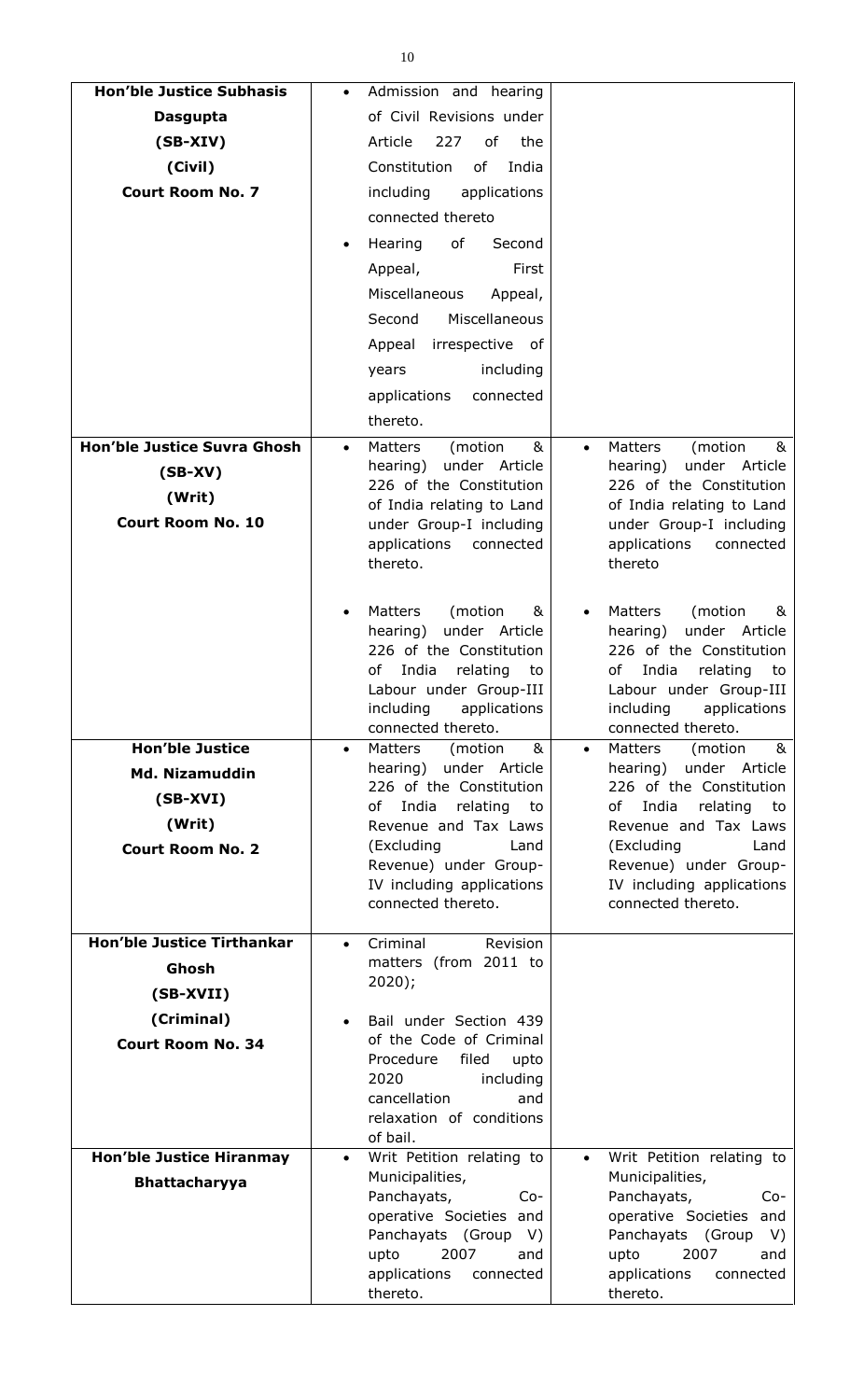| <b>Hon'ble Justice Saugata</b>   | Matters<br>(motion<br>&<br>$\bullet$                 | Matters<br>(motion<br>&<br>$\bullet$   |
|----------------------------------|------------------------------------------------------|----------------------------------------|
| <b>Bhattacharyya</b>             | under Article<br>hearing)                            | under Article<br>hearing)              |
| (SB-XVIII)                       | 226 of the Constitution                              | 226 of the Constitution                |
| (Writ)                           | India<br>relating<br>of<br>to                        | of<br>India<br>relating<br>to          |
| <b>Court Room No. 5</b>          | Education under Group-                               | Education under Group-                 |
|                                  | II including applications                            | II including applications              |
|                                  | connected<br>thereto.                                | connected<br>thereto.                  |
|                                  | (Excluding<br>matters                                | (Excluding matters under               |
|                                  | under Article 226 of the                             | 226<br>of<br>the<br>Article            |
|                                  | Constitution<br>of<br>India                          | Constitution<br>of<br>India            |
|                                  | colleges,<br>relating<br>to                          | relating<br>to<br>colleges,            |
|                                  | universities and libraries                           | universities and libraries             |
|                                  | under Group-II including                             | under Group-II including               |
|                                  | services and applications                            | services and applications              |
|                                  | connected thereto).                                  | connected thereto).                    |
| <b>Hon'ble Justice Kausik</b>    | Criminal<br>Revision<br>$\bullet$                    |                                        |
| <b>Chanda</b>                    | 2021<br>matters<br>(filed                            |                                        |
| <b>SB-XIX</b>                    | onwards);                                            |                                        |
| (Criminal)                       | Bail under Section 439<br>$\bullet$                  |                                        |
| <b>Court Room No. 35</b>         | of the Code of Criminal                              |                                        |
|                                  | (filed<br>2021<br>Procedure                          |                                        |
|                                  | onwards)<br>including<br>cancellation<br>and         |                                        |
|                                  | relaxation of conditions                             |                                        |
|                                  | of bail.                                             |                                        |
| <b>Hon'ble Justice Aniruddha</b> | Writ petition relating to<br>$\bullet$               | Writ petition relating to<br>$\bullet$ |
| <b>Roy</b>                       | municipalities,<br>CO-                               | municipalities,<br>CO-                 |
|                                  | operative societies and                              | operative societies and                |
|                                  | panchayats (Group - V)                               | panchayats (Group $-$ V)               |
|                                  | applications<br>and                                  | applications<br>and                    |
|                                  | connected thereto upto                               | connected thereto upto                 |
|                                  | 2010.                                                | 2010.                                  |
| <b>Hon'ble Justice Kesang</b>    | Criminal<br>of<br>Hearing<br>$\bullet$               |                                        |
| Doma Bhutia                      | 2010<br>Appeals<br>upto<br>including<br>applications |                                        |
|                                  | connected thereto.                                   |                                        |
|                                  |                                                      |                                        |
| <b>Hon'ble Justice</b>           | Criminal<br>of<br>Hearing<br>$\bullet$               |                                        |
| <b>Rabindranath Samanta</b>      | 2010<br>Appeals<br>upto<br>including<br>applications |                                        |
|                                  | connected thereto.                                   |                                        |
|                                  |                                                      |                                        |
| <b>Hon'ble Justice Sugato</b>    | Criminal<br>Revision<br>$\bullet$                    |                                        |
| Majumdar                         | matters upto 2010.                                   |                                        |
| <b>Hon'ble Justice Bivas</b>     | Civil Revision<br>matters<br>$\bullet$               |                                        |
| Pattanayak                       | upto 2010.                                           |                                        |
| <b>Hon'ble Justice Ananda</b>    | Criminal<br>Revision<br>$\bullet$                    |                                        |
| <b>Kumar Mukherjee</b>           | matters upto 2010.                                   |                                        |